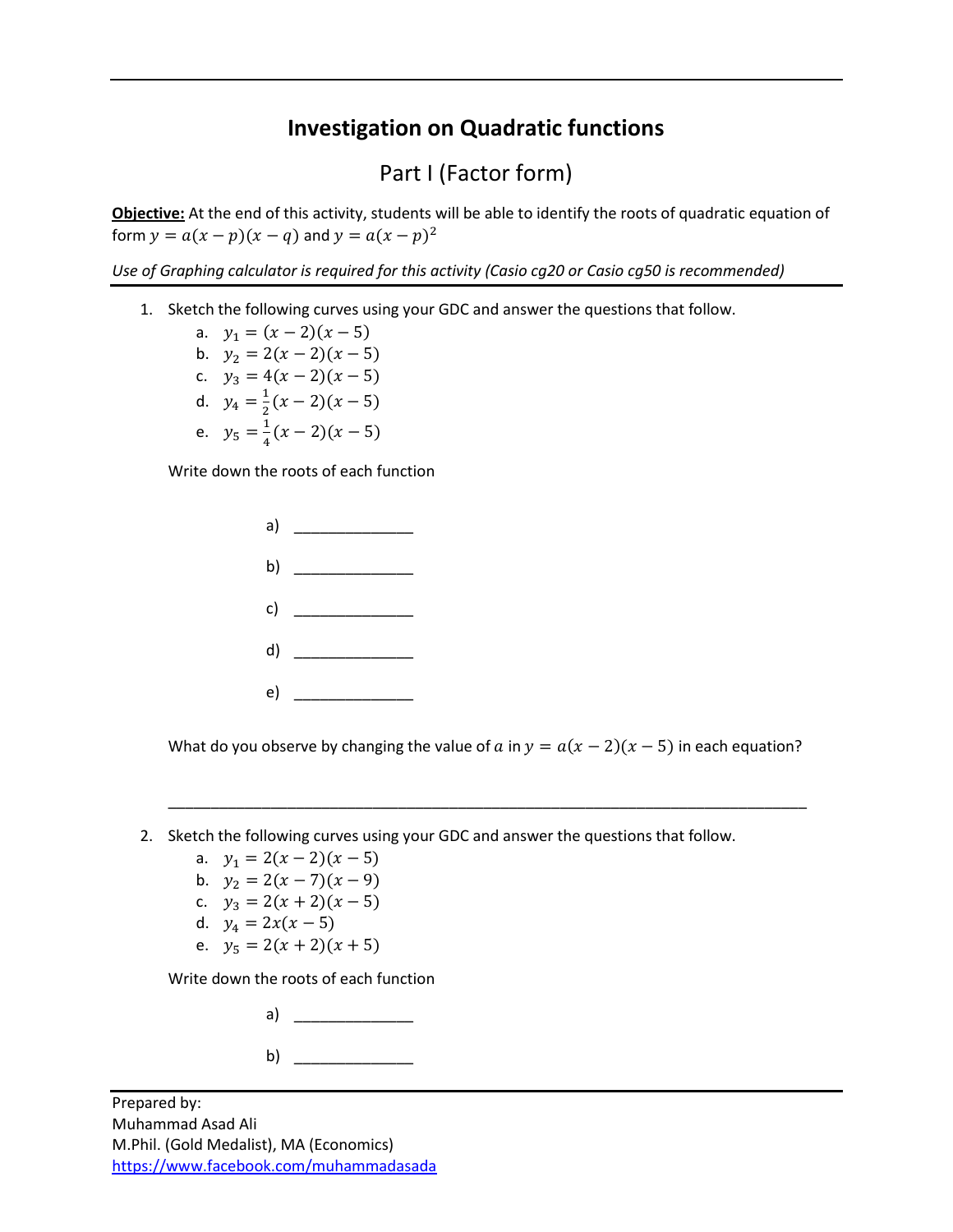

What do you observe by changing the value of p and q in  $y = 2(x - p)(x - q)$  in each

\_\_\_\_\_\_\_\_\_\_\_\_\_\_\_\_\_\_\_\_\_\_\_\_\_\_\_\_\_\_\_\_\_\_\_\_\_\_\_\_\_\_\_\_\_\_\_\_\_\_\_\_\_\_\_\_\_\_\_\_\_\_\_\_\_\_\_\_\_\_\_\_\_\_\_

equation?

- 3. Sketch the following curves using your GDC and answer the questions that follow.
	- a.  $y_1 = 2(x 2)^2$
	- b.  $y_2 = 2(x + 7)^2$
	- c.  $y_3 = 2(x 5)^2$
	- d.  $y_4 = 2x^2$
	- e.  $y_5 = 2(x + 2)^2$

Write down the roots of each function



What do you observe by changing the value of  $p$  in  $y = 2(x - p)^2$  in each equation?

\_\_\_\_\_\_\_\_\_\_\_\_\_\_\_\_\_\_\_\_\_\_\_\_\_\_\_\_\_\_\_\_\_\_\_\_\_\_\_\_\_\_\_\_\_\_\_\_\_\_\_\_\_\_\_\_\_\_\_\_\_\_\_\_\_\_\_\_\_\_\_\_\_\_\_

\_\_\_\_\_\_\_\_\_\_\_\_\_\_\_\_\_\_\_\_\_\_\_\_\_\_\_\_\_\_\_\_\_\_\_\_\_\_\_\_\_\_\_\_\_\_\_\_\_\_\_\_\_\_\_\_\_\_\_\_\_\_\_\_\_\_\_\_\_\_\_\_\_\_\_\_\_\_

\_\_\_\_\_\_\_\_\_\_\_\_\_\_\_\_\_\_\_\_\_\_\_\_\_\_\_\_\_\_\_\_\_\_\_\_\_\_\_\_\_\_\_\_\_\_\_\_\_\_\_\_\_\_\_\_\_\_\_\_\_\_\_\_\_\_\_\_\_\_\_\_\_\_\_\_\_\_

Summarize your findings about  $a, p$  and  $q$  in  $y = a(x - p)(x - q)$ .

Prepared by: Muhammad Asad Ali M.Phil. (Gold Medalist), MA (Economics) <https://www.facebook.com/muhammadasada>